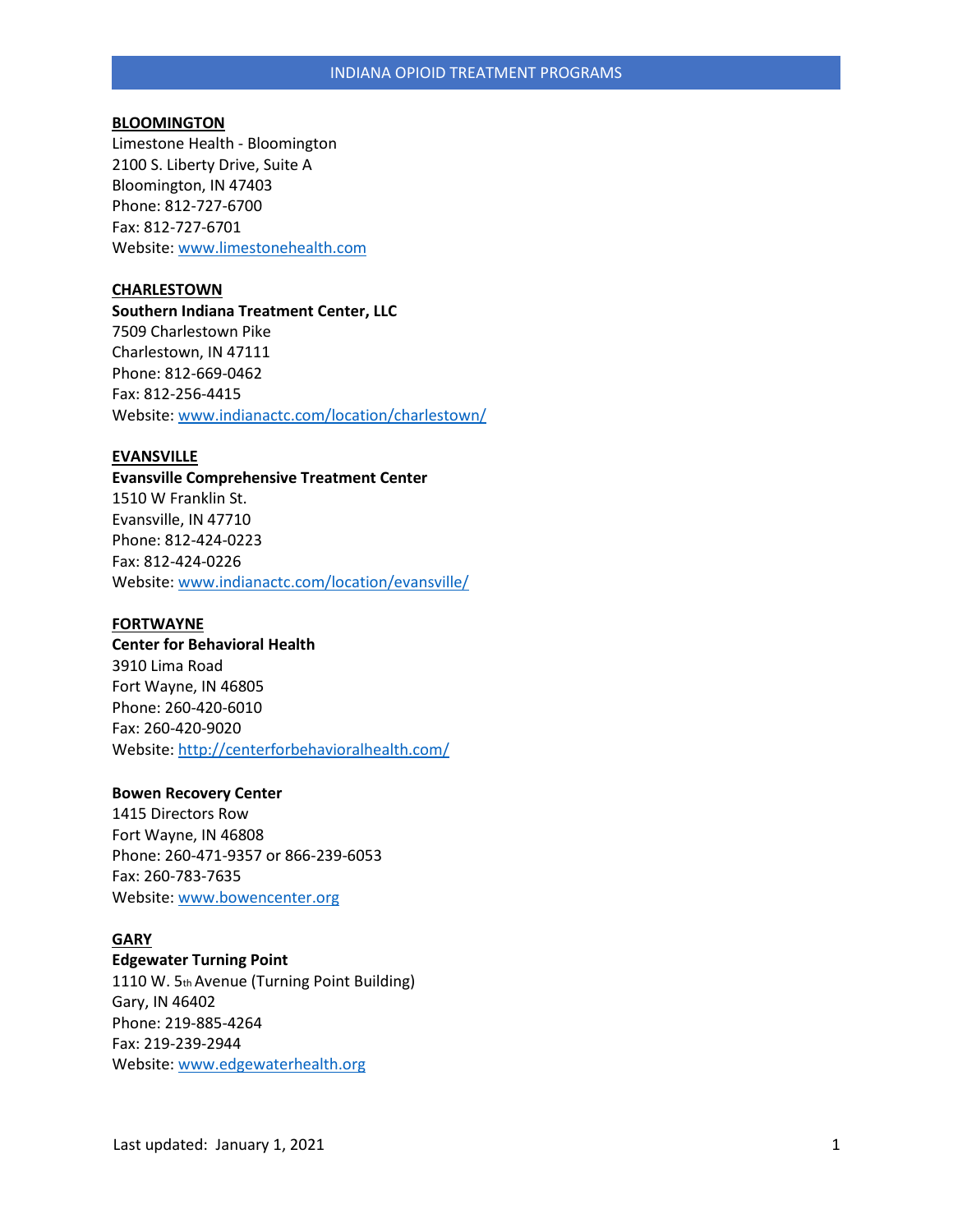### INDIANA OPIOID TREATMENT PROGRAMS

# **Semoran Treatment Center (New Seasons)** 8000 Melton Road Gary, IN 46403-3114 Phone: 219-938-4651 Fax: 219-938-4679 Website[: www.newseason.com](http://www.newseason.com/)

#### **GREENWOOD**

**New Vista Outpatient Recovery Center**  65 Airport Parkway, Suite 104 Greenwood, IN 46143 Phone: 317-883-5330 Fax: 317-888-2138 Website[: www.newvistatreatment.com](http://www.newvistatreatment.com/)

### **INDIANAPOLIS**

**Health and Hospital Corporation d/b/a Sandra Eskenazi Health Midtown Narcotics Treatment Program**  832 North Meridian Street Indianapolis, IN 46204 Phone: 317-686-5634 Fax: 317-287-3739 Website[: http://www.eskenazihealth.edu/](http://www.eskenazihealth.edu/)

### **Indianapolis Comprehensive Treatment Center**

2626 East 46th St. Indianapolis, IN 46205 Toll Fee: 855-466-4032 Main: 317-475-9066 Fax: 317-257-3602 Website[: www.crchealth.com/location/indianapolis/](http://www.crchealth.com/location/indianapolis/)

#### **LAFAYETTE**

**Limestone Health Lafayette**  4705 Meijer Court Lafayette, IN 47905 Phone: 765-701-6060 Fax: 765-701-6061 Website[: www.limestonehealth.com](http://www.limestonehealth.com/)

## **LAPORTE**

**Porter-Starke Services d/b/a The Recovery Center LaPorte**  1230 West State Road 2 LaPorte, IN 46350 Phone: 219-304-6300 Fax: 219-325-8622 Website: [www.porterstarke.org](http://www.porterstarke.org/)

Last updated: January 1, 2021 2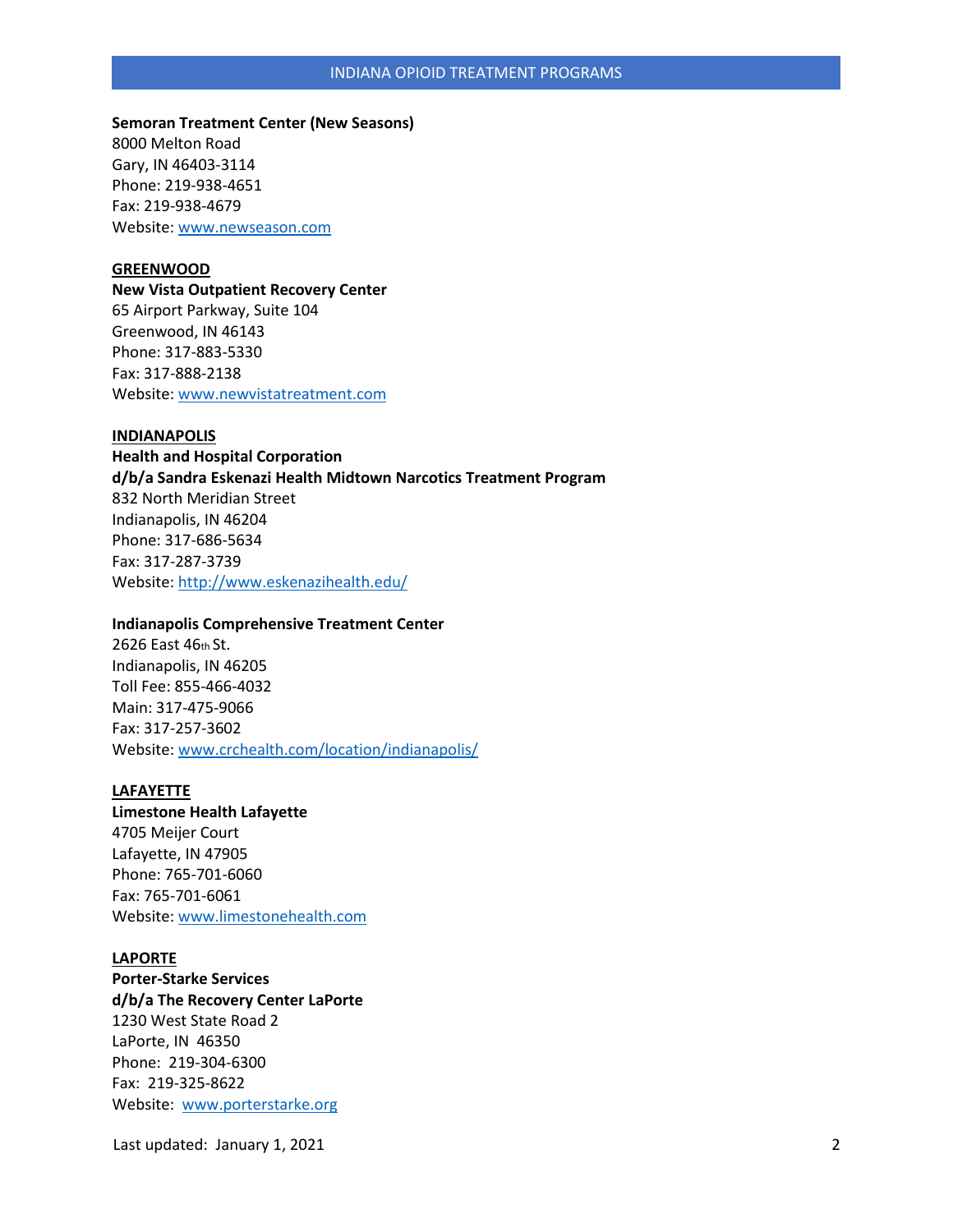## **LAWRENCEBURG**

**East Indiana Comprehensive Treatment Clinic**  816 Rudolph Way Lawrenceburg, IN 47025 Phone: 812-537-1668 Fax: 812-537-0418 Website[: www.indianactc.com/location/lawrenceburg/](http://www.indianactc.com/location/lawrenceburg/)

# **MARION**

**Community Medical Services**  317 N. Norton Street Marion, IN 46952 Phone: 765-664-0101 Fax: 765-668-8391 Website[: www.communitymedicalservices.org/](http://www.communitymedicalservices.org/)

## **MERRILLVILLE**

**Northwest Indiana Treatment Center, Inc.**  8500 Broadway, Suite H Merrillville, IN 46410 Phone: 219-769-7710 Fax: 219-769-7758 Website[: www.methadonetreatmentcenter.com](http://www.methadonetreatmentcenter.com/)

### **MUNCIE**

Muncie Comprehensive Treatment Center 3640 Briarwood Lane Muncie, IN 47304 Phone: 800-691-8210 Fax: 765-288-6720 Website: [www.indianactc.com/location/muncie/](http://www.indianactc.com/location/muncie/)

### **PLAINFIELD**

**Western Indiana Recovery Services Hendricks** 401 Plainfield Commons Plainfield, IN 46168 Phone: 812-231-8484 Toll Free: 833-232-0215 Fax: 812-232-0214 Website[: www.westernindianarecoveryservices.org](http://www.westernindianarecoveryservices.org/)